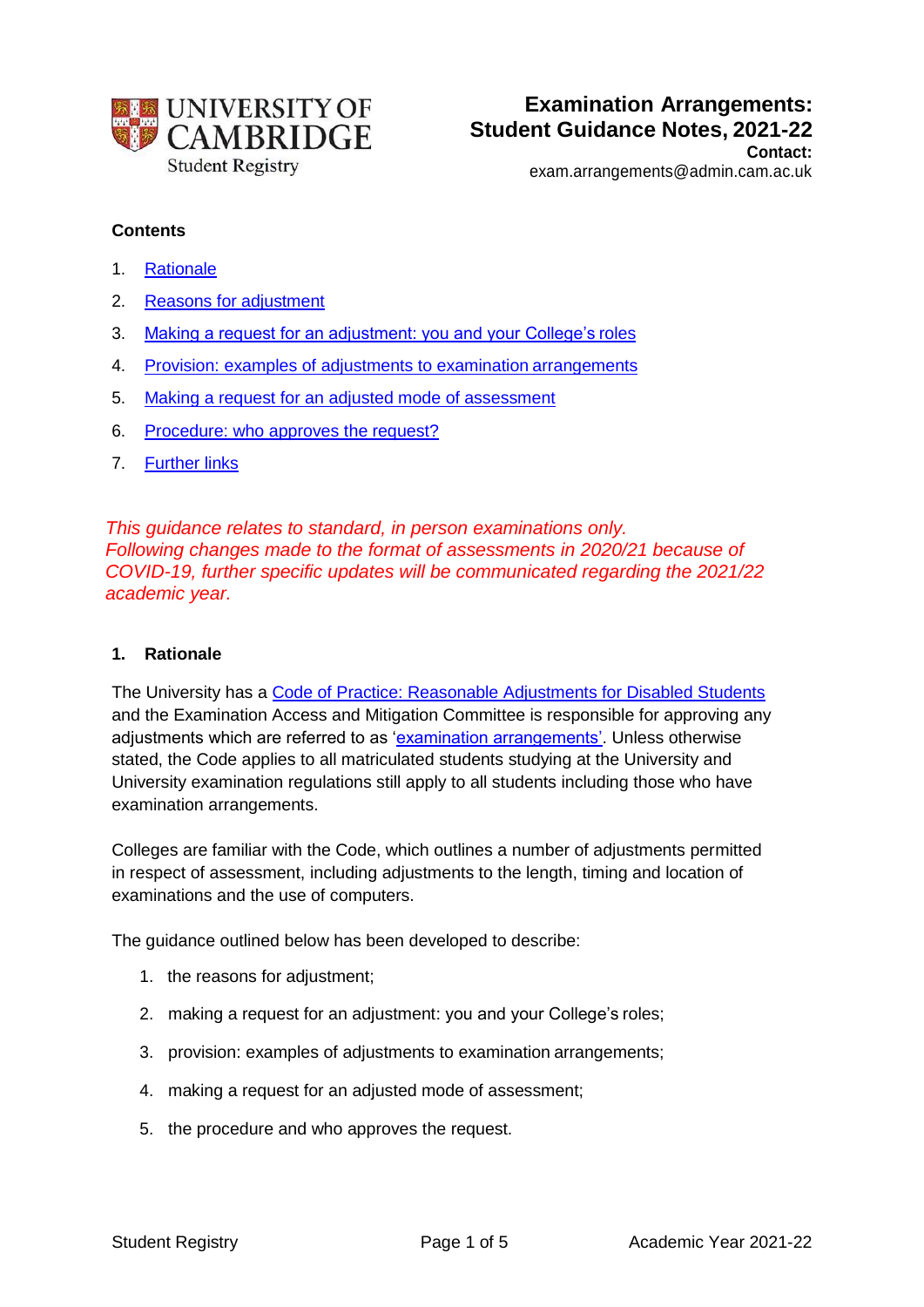#### **Checklist:**

| 1. | Speak with your College, in Michaelmas Term, to consider examination adjustments<br>or adjusted modes of assessment.                           |
|----|------------------------------------------------------------------------------------------------------------------------------------------------|
| 2. | Request examination arrangement, your college must apply<br>before the deadline (division of Lent Term), 13th February 2021                    |
| 3. | <b>Practice with the approved adjustment</b> in advance of your examinations                                                                   |
| 4. | <b>Review the adjustment, after the examinations, with your college and consider if any</b><br>changes are required for the next academic year |

#### **2. Reasons for adjustment**

Applications for adjustments may be made if you:

- have declared a disability and hold a Student Support Document (SSD) issued by the University's Disability Resource Centre (DRC) or other documentary evidence supporting an adjustment;
- have not disclosed your disability/medical/psychological condition to the DRC (and so do not hold a SSD) but hold medical or psychological evidence or a full diagnostic report written by an educational psychologist, psychiatrist or specialist teacher detailing recommended adjustments to examinations. The Code of Practice includes mental health issues but it is up to you to check whether an issue, such as severe anxiety, is classified as a disability within its remit.
- Evidence from your Secondary School or 6<sup>th</sup> Form College is not accepted unless from a specialist teacher.

2.1 Traditionally, most Cambridge Tripos and taught Masters are examined by formal 3 hour examinations. Saturdays and Bank Holidays are considered to be normal examination days. You may have up to two examinations per day. This is standard and is not in itself grounds for examination arrangements. Where the mode of assessment has changed to online assessments this will negate the need for many specific examination arrangements, for example the need to use a computer, or food and medication requirements.

2.2 Many examinations sites are large and you can expect an 'examination atmosphere'. Most students feel nervous about examinations and this in itself is not grounds for examination arrangements.

2.3 The DRC experience a large number of students seeking their help and advice, trying to obtain a last minute appointment in order to get an SSD is not advised. Please make an appointment in Michaelmas Term, well before the deadline for exam arrangement applications.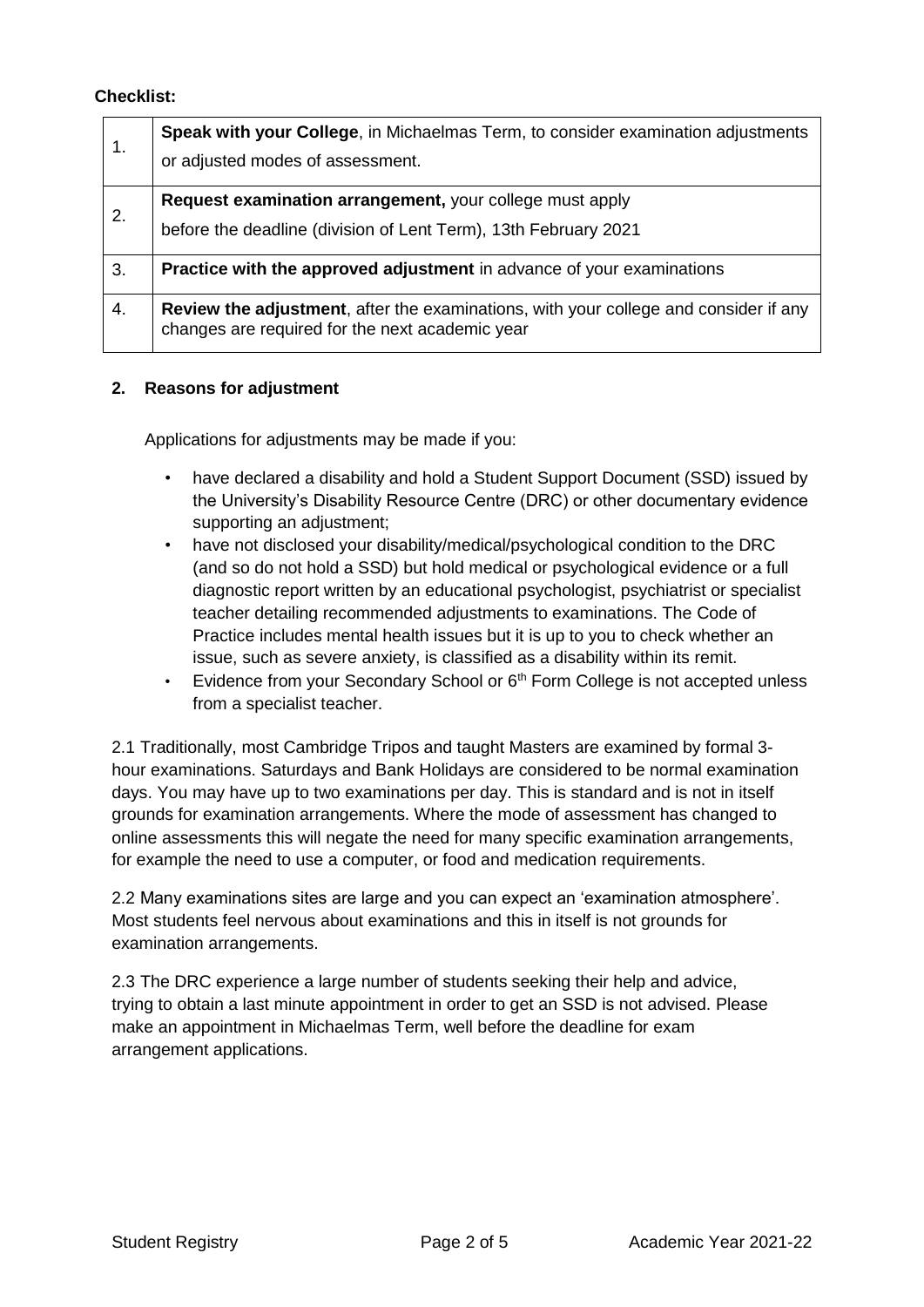## **3. Making a request for an adjustment: you and your College's roles**

3.1 If you hold a Student Support Document (SSD), your College should discuss it with you as soon as you take up your place at Cambridge, and in every Michaelmas Term thereafter. Your discussion should determine what examination arrangements (if any) you seek in the forthcoming academic year.

3.2 If you do not hold an SSD but believe you require examination arrangements, speak with your College who might refer you to the DRC or University Counselling Service (UCS). If you are not referred, the College will ask the Examination Access and Mitigation Committee to determine what documentation is required. Without this documentation, the Committee will not consider your request.

3.3 Your College must request examination arrangements on your behalf, and submit any required supporting documentation by the division of Lent Term (which for 2021-22 is **13 February 2022**).

The deadline applies to allow you time to practice with the approved adjustment before the examination(s). Consequently, it may not be possible to accommodate all aspects of your request if it is received after the deadline.

Where supporting documentation is required, but not available by the above date, it must be submitted no later than the final Friday of Lent Full Term (**13 March 2022**).

The Examination Access and Mitigation Committee understands that some circumstances which might require adjustments to an examination may not become known until later in the Lent Term and that your College may therefore only be able to notify the Committee at that point. The Committee will consider the case but it may not be possible to accommodate the request, especially where it requires an adjustment that you must practice.

3.4 After the examination(s), you should review the examination arrangement(s) with your College and discuss whether to apply for the same one(s) in the coming academic year or to seek different arrangements or an adjusted mode of [assessment \(see below\).](https://www.student-registry.admin.cam.ac.uk/examinations-further-guidance-staff/colleges/examination-arrangements)

3.5 At present, requests do not carry over from year to year. Your College must review the adjustment(s) and agree whether to seek the same one(s) or a different adjustment (if any).

## **4. Provision: examples of adjustments to examination arrangements**

4.1 The following is not exhaustive, nor should it be taken to imply that given a particular set of circumstances, the Committee will automatically reach a particular decision. Each case is considered individually and draws on the SSD and medical/psychological evidence or a full diagnostic report.

- **Physical adjustments to conditions in the examination site:** e.g. use of a specific chair, table, lighting; allowance to take medicine or food/drink into examination venue.
- *Alternative format of how examination question paper is presented***:** e.g. in braille or on coloured paper or use low vision aids or sign language in aural examinations.
- *Amanuensis:* allows dictation of answers.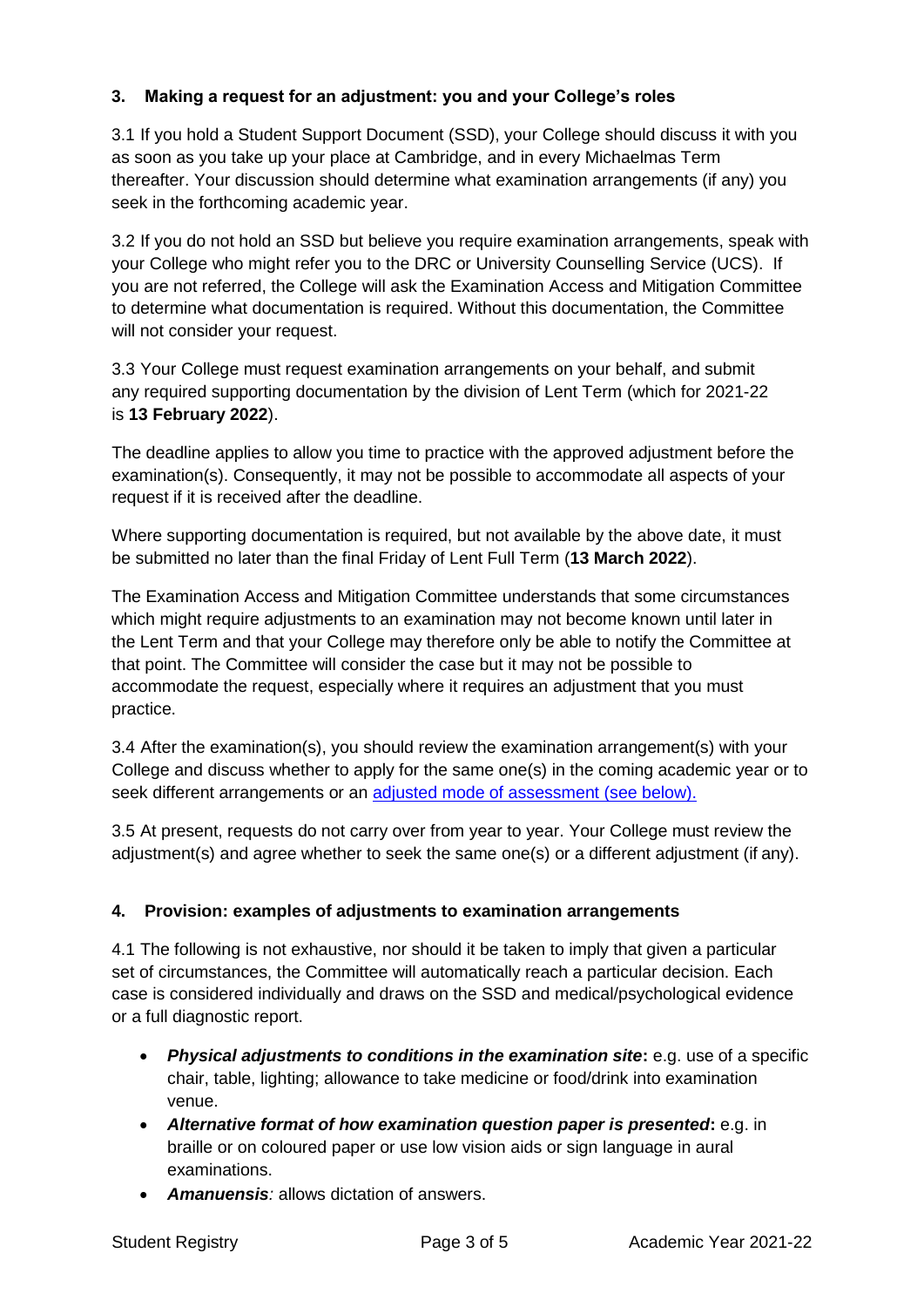- *Use of pc:* if you are permitted to use a pc, you will sit your examination in a central site provided for students using a computer. In advance of the examination, you are encouraged to attend a training and registration session at the central site, on a date fixed each year by the site organiser.
- *Additional writing time:* allows extra writing time at the end of an examination, normally up to an overall maximum of 25%. Students with this extra time sit the examination with other students permitted extra time. Allowances in excess of 25% are unusual in the UK. Therefore, if you submit evidence, obtained either from the UK or overseas, that indicates a recommendation for an allowance in excess of 25%, the Committee will consult the DRC to determine your needs, taking into account normal practice in the UK. If you are not satisfied with the decision, the Committee will refer the case for independent adjudication by a relevant expert external to the University.
- *Rest breaks:* provide time to rest, whist remaining under examination conditions.

# **5. Making a request for an adjusted mode of [assessment](https://www.student-registry.admin.cam.ac.uk/examinations-further-guidance-staff/colleges/examination-arrangements)**

5.1 Where the standard examination adjustments would not alleviate the substantial disadvantage experienced because of the disability, the Committee will consider any specific request to be assessed by adjusted means. This might, for example, be to substitute submitted work in place of written papers; for adjusted shorter unseen papers to be set; to allow you to take examination papers over a longer time period; or to take the examination over more than one year.

5.2 First, you must discuss your requirement with your College Tutor. The Tutor knows the procedure to follow, which will include submitting an application, accompanied by medical evidence and / or an assessment from an appropriate expert, to the Secretary of the Examination Access and Mitigation Committee – [examarrangements@admin.cam.ac.uk](mailto:examarrangements@admin.cam.ac.uk)

5.3 The request must be submitted before the end of **Michaelmas Term** to ensure that any appropriate teaching and support can be put in place, and that adjusted modes can be discussed with the Faculty/Department concerned and suitable arrangements provided. It might not be possible to accommodate requests made after the end of the Michaelmas Term and such accommodation will usually be limited to cases where there is a late diagnosis, or where the adjustments relate to the next academic year.

The Secretary will consider the request and arrange a case conference involving you, the College, appropriate academic representatives from the Department / Faculty (to include the Chair or Senior Examiner), and the Disability Advisor. Discussion at this case conference would usually include detail of the disability and how it affects you, the adjusted mode of assessment requested, standard programme and assessment requirements, and other adjusted modes that might be suitable. In considering the request, all parties will be guided by the competence standards for the award. There is no legal requirement to adjust competence standards on the grounds of disability.

5.4 The request will be considered then by the relevant authority and a decision made. In the case of the Examination Access and Mitigation Committee, that decision will be final.